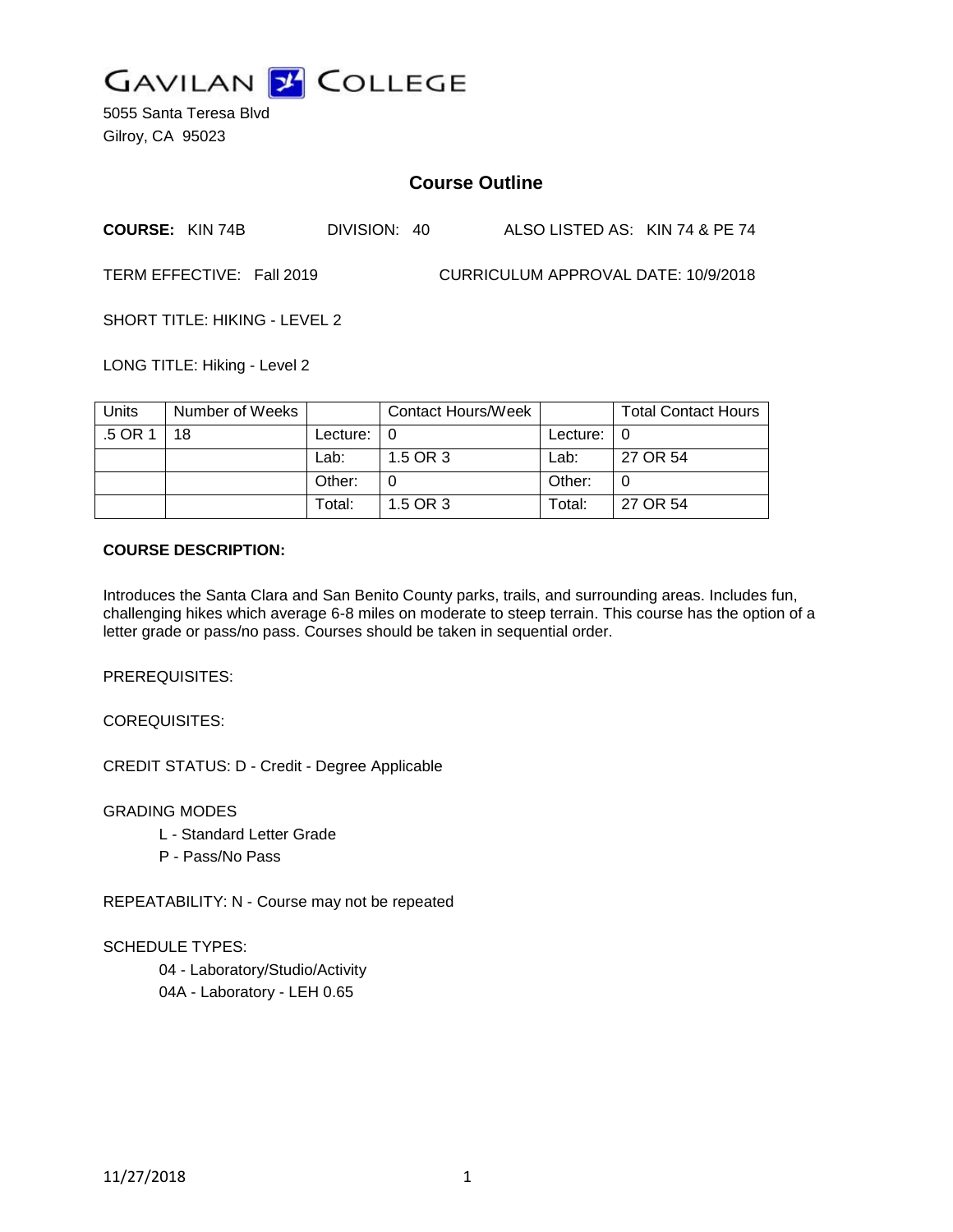## **STUDENT LEARNING OUTCOMES:**

1. Demonstrate improved cardiovascular fitness.

Measure of assessment: Pre and Post testing

2. Identify, explain and follow trail maps and trail markers.

Measure of assessment: Discussion, Demonstration

## **CONTENT, STUDENT PERFORMANCE OBJECTIVES, OUT-OF-CLASS ASSIGNMENTS**

## Curriculum Approval Date: 10/9/2018

NOTE: The first class will meet at Gavilan. Each class will then meet at a predetermined site for a hike. This could include, but not be limited to: Sprig Lake, Uvas Reservoir, Calero, Anderson, Henry Coe, The Pinnacles, Coyote, and Mt. Madonna.

## 1.5 - 3 Hours

Content: Introduction to class requirements, including course syllabus, grading, and meeting sites for each class. Review of various stretches and the importance of stretching as a warm-up as presented in level 1. Pre-test: Students will complete a two-mile walk to determine their per-mile pace.

Student Performance Objectives: Lead the class in various stretches appropriate as a warm-up for hiking. Complete the pre-test.

## 1.5 - 3 Hours

Content: Meet at predetermined sites for hikes. Review on foot care as presented in level 1. Information on how to read the trail map for this site will be explained. As the class comes upon various trail markers during the hike, they will be pointed out, explained and discussed. As a part of pre-testing each students' time will be recorded for the first hike, which will be of longer duration and a greater elevation gain then performed at level 1. This will provide a baseline for their cardiovascular fitness.

Student Performance Objectives: Describe the purpose of a trail map. Explain the purpose of various trail markers. Participate in pre-testing.

## 3 - 6 Hours

Content: Meet for hikes at predetermined sites. Discussion on various packs that can be used for helping the student maintain hydration, such as CamelBaks. Trail maps for various hikes will be provided and explained, including how to identify elevations and mileage. As the class comes upon various trail markers they will identify its purpose and discuss how to read the markings.

Student Performance Objectives: Identify and follow various trail maps and trail markers. Explain how to identify elevation gains and mileage. Compare the trail marker to those listed on the map and explain its purpose.

#### 3 - 6 Hours

Content: Meet at sites of hikes. Review on clothing, including layering, as presented in level 1. Continue providing information on trail maps, their function and purpose, and trail markers.

Student Performance Objectives: Discuss the benefits of layering with level 1 participants. Identify and state the purpose of various trail markers and show where they appear on the trail map.

#### 4.5 - 9 Hours

Content: Meet at predetermined sites for hikes that will be at a higher elevation and longer in distance. For example, students hiking the right side of Sprig Lake would climb all the way up and then back down the entire hill. Information will be provided on trail etiquette, such as monitoring your noise level, sharing the trail, and leaving the area in the same (or better) condition as it was found. Trail maps will be provided and trail markers will continue to be identified and explained.

Student Performance Objectives: Describe and practice the importance of trail etiquette. Discuss and utilize hiking trail etiquette. Utilize trail maps and identify and follow trail markers.

## 4.5 - 9 Hours

Content: Meet at sites for hikes. Review of first aid information presented in level 1. Trail maps will be provided and trail markers will continue to be identified and explained. Presentation on day packs, waist packs, and other hiking gear.

Student Performance Objectives: Explain a variety of first aid treatments. Utilize trail maps and identify and follow trail markers. Discuss various packs that can be utilized by hikers.

6 - 12 Hours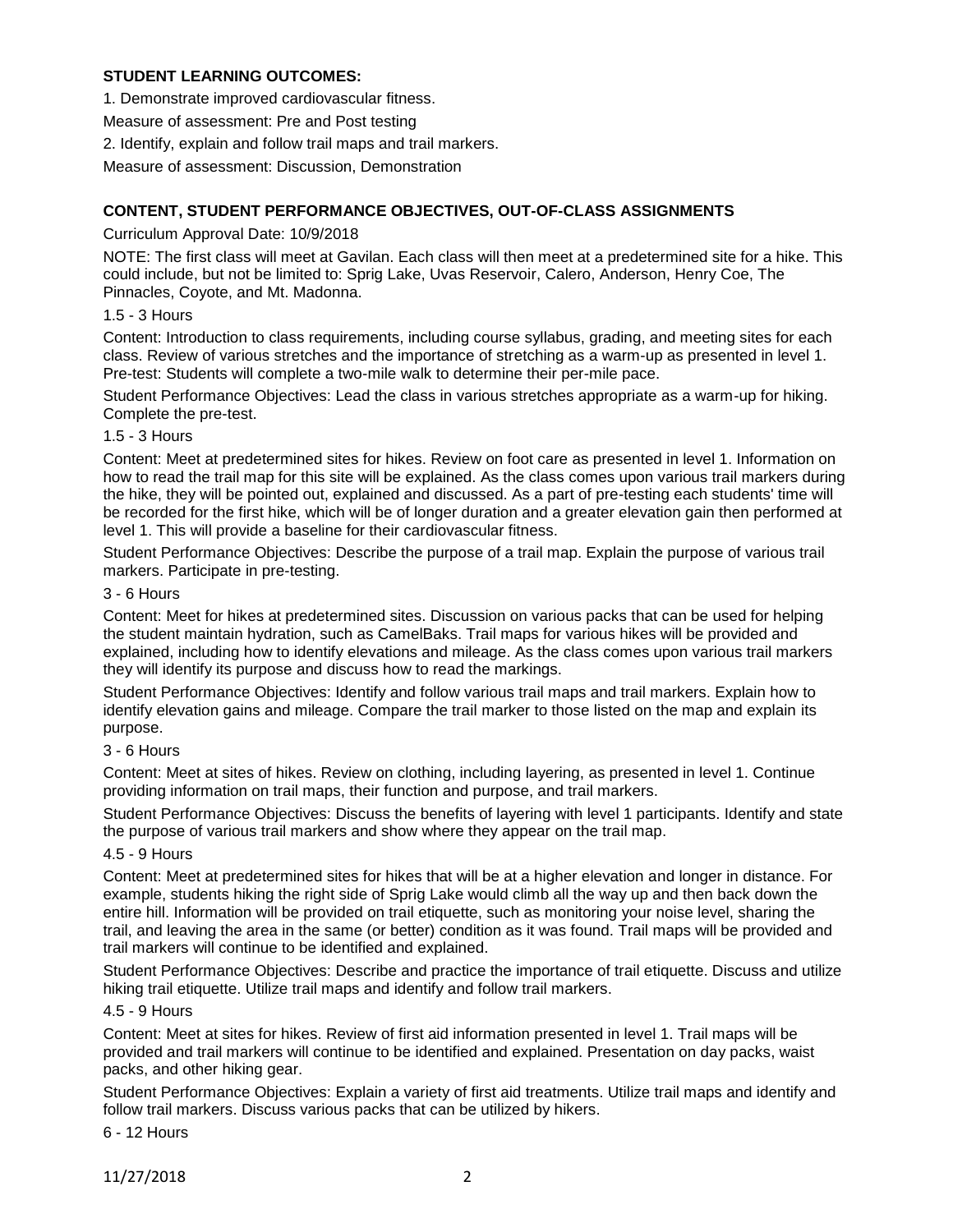Content: Meet for hikes, which will be of greater elevation gain and distance, at predetermined sites. Practical application of the material presented during class mini-lectures, including the use of trail etiquette, trail maps, and trail markers. The last hike will be the same as the first hike so that it can be timed to help determine each students' cardiovascular fitness improvement.

Student Performance Objectives: Apply the information presented throughout the semester, including the use of trail etiquette, trail maps, and trail markers. Participate in a timed hike.

1.5 - 3 Hours

Content: Meet at Gavilan for post-test. Students will complete a two-mile walk to determine their per-mile pace improvement.

Student Performance Objectives: Complete the post-test and analyze their cardiovascular fitness improvement based on their per-mile pace and their timed hikes.

2 Hours

# **METHODS OF INSTRUCTION:**

Demonstration, Presentations, Discussions, Small group interaction.

OUT OF CLASS ASSIGNMENTS

Required Outside Hours: 0

Assignment Description: As this is a lab course, no out of class assignments are required.

## **METHODS OF EVALUATION:**

Writing assignments Percent of total grade: 0.00 % This is a degree-applicable course, but substantial writing assignments are NOT appropriate, because the course primarily: Involves skill demonstrations or problem solving Skill demonstrations Percent of total grade: 40.00 % 40% - 60% Demonstration exams; Other: Pre and Post Testing Other methods of evaluation Percent of total grade: 40.00 %

# REPRESENTATIVE TEXTBOOKS:

No textbook required for this lab class. Handouts will be provided as needed.